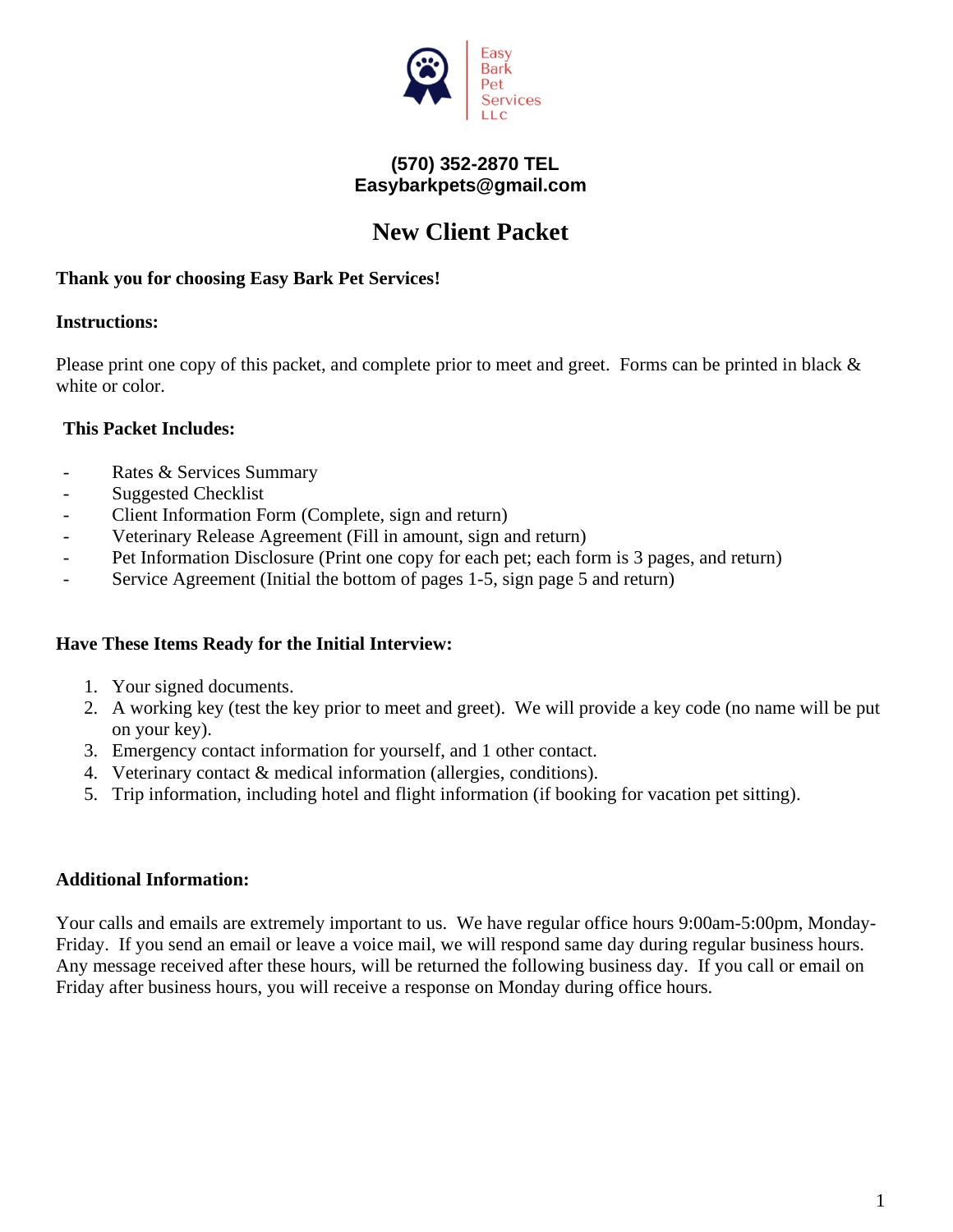

## **Rates & Services**

 *Page 1 of 3*

## *Initial Consultation with Owner (No charge)*

*Initial consultation with owner is offered at no charge! Please have your keys ready at that time to avoid a key pick-up charge. We will email our paperwork and contracts in advance. Please feel free to ask any questions and tell us all about your fuzzy friend!*

# *Dog Visit (20-30 minutes \$30.00 per visit)*

*This is our standard visit, which includes, taking your furry friend for a walk on a leash, or yard time if preferred (in fenced yard if instructed by owner), feeding, affection, hugs and cuddles. (Price includes 1 dog, \$10.00 each additional dog. \*Booking must be made at least 48 hours in advance)* 

# *Daily Dog Visit for the Working Professional (20 visits of 20-30 minutes prepaid package, total \$550)*

*This is a discounted price for the 20-30 minute Dog Visit to walk your dog on a daily basis, Monday – Friday, midday, with a prepaid monthly package of 20 visits. You must schedule walks 5 days per week to be eligible for discount. (\$550 total for (20) visit prepaid package. \*This is not available on weekends or holidays.)*

# *Last-Minute Dog Walking(within 48H notice) (20-30 minutes \$35.00)*

*If you are stuck at work or out for a night-on-the-town, and need someone to take your dog out, take advantage of our on-call dog walking service. This requires prepayment of (5) 20-30 minute dog visits. When you need service, call our office and we will send someone out to walk your pooch! Service is offered 8:00a.m.-8:00p.m. Any other time of the day outside those hours, please add an additional \$10.00 (20-30 minute visit \$45.00 total). This service is a little more than our standard pricing due to the last-minute notice (less than 48 hours) & is not available on weekends or holidays.* 

## *Kitty Care (20 minutes \$20.00)*

*This standard visit includes litter scooping, water and food refresh, and playing with your fabulous feline. (Price includes 1 cat. Add \$5.00 for each additional cat)*

# *Litter Box Change (\$7.00 per litter box change)*

*Complete litter box change including liner replacement, disposal of old litter and new litter placed in box. This service is an add-on to our Kitty Care service.*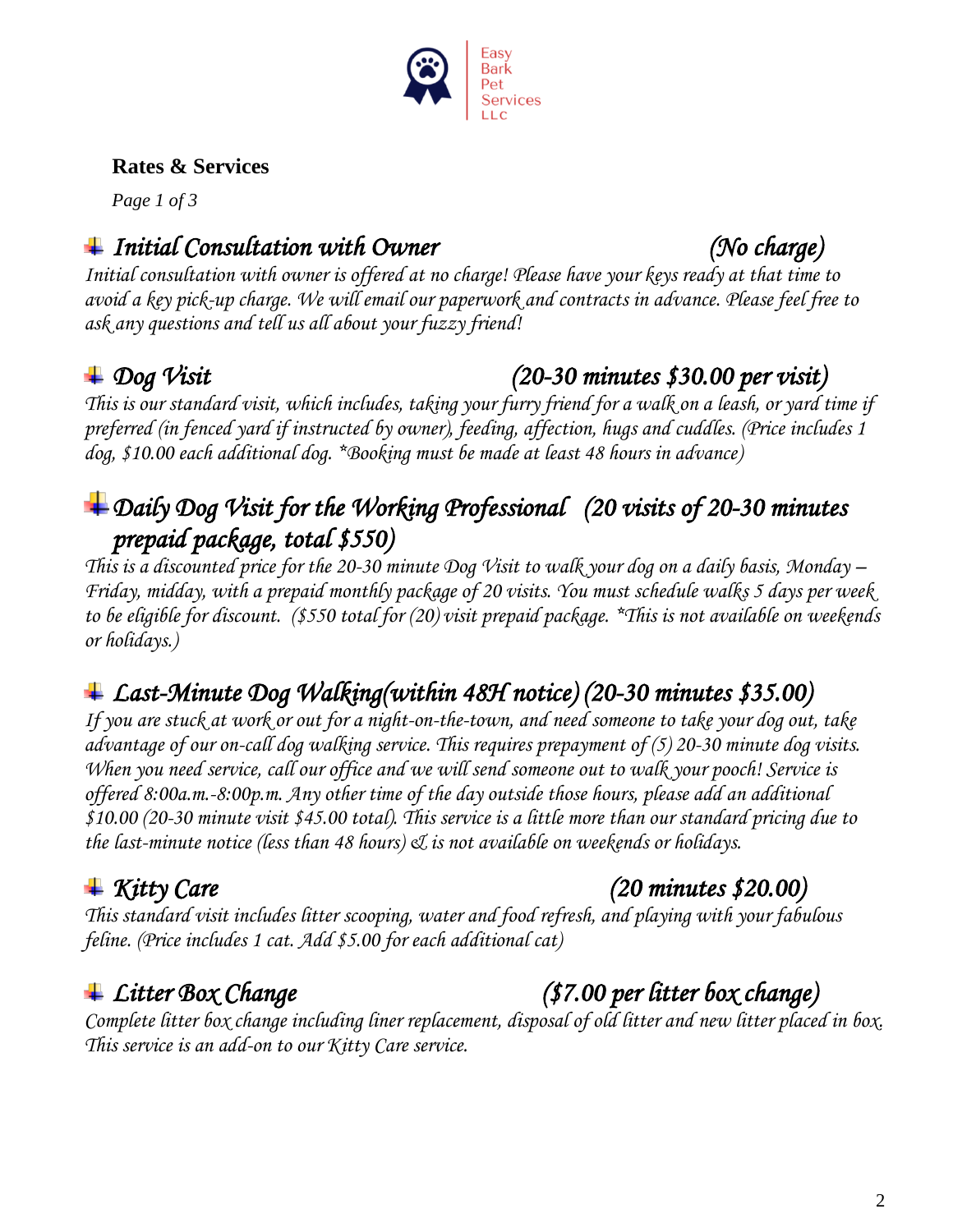

## **Rates & Services**

*Page 2 of 3*

## *Hourly Pet Service (\$45.00 per hour)*

*This is our extended dog visit, which includes taking your dog for a longer walk on a leash, or more yard time if preferred (in fenced yard if instructed by owner), replenish food, refresh water, playtime, affection, hugs and cuddles. We can also take your pet to the vet or groomer or pick-up pet supplies for this hourly rate, plus mileage charge. One hour minimum charge. (Price includes one dog. \$10.00 additional fee for each additional dog.)* 

# *Overnight Care (\$85)*

*This "sleepover party" takes place from 9pm – 6:00am and offers a night of individualized love and attention for your dog. This is a wonderful option for dogs with separation anxiety or for pet parents who want overnight care, but are not comfortable about leaving their pets in kennels. Your pooch gets to spend the night in your home, giving them individualized attention with their Pet Nanny. Your pet stays in his/her home environment with all its familiarity to ease separation anxiety. Overnight care includes as many walks as needed, feeding, fresh water, and plenty of attention, hugs, belly rubs and games of tug. This also gives added security to your home. (Price includes one dog. \$10.00 additional fee for each additional dog.)*

## *Boarding (\$85)*

*Easy Bark Pet Services offers a luxury boarding option. No kennel, no cages, no 100 other dogs to overwhelm your dog. Your dog will have plenty of room to roam around, a fenced yard for outdoor activity, and one friendly dog (my dog) to play with. This service also includes walks, feeding time, bathroom breaks, and administrating medicine if necessary (oral only). (Price includes one dog. \$10.00 additional fee for each additional dog.)*

## *House sitting (\$85)*

*Working full days or just unavailable during the day? This 9 to 5 sit is just for you. This service includes walks, feeding time, bathroom breaks, and administrating medicine if necessary (oral only). Don't have pets? We can still watch over your place, water the plants, and feed the fish. (Price includes one dog. \$10.00 additional fee for each additional dog.)*

## *Booking must be made at least 48 hours in advance.*

# *Holiday Pet Care \$10.00 extra per visit. \$20.00 extra per overnight.*

*Complete fee goes directly to the pet care giver as a bonus for working holidays.*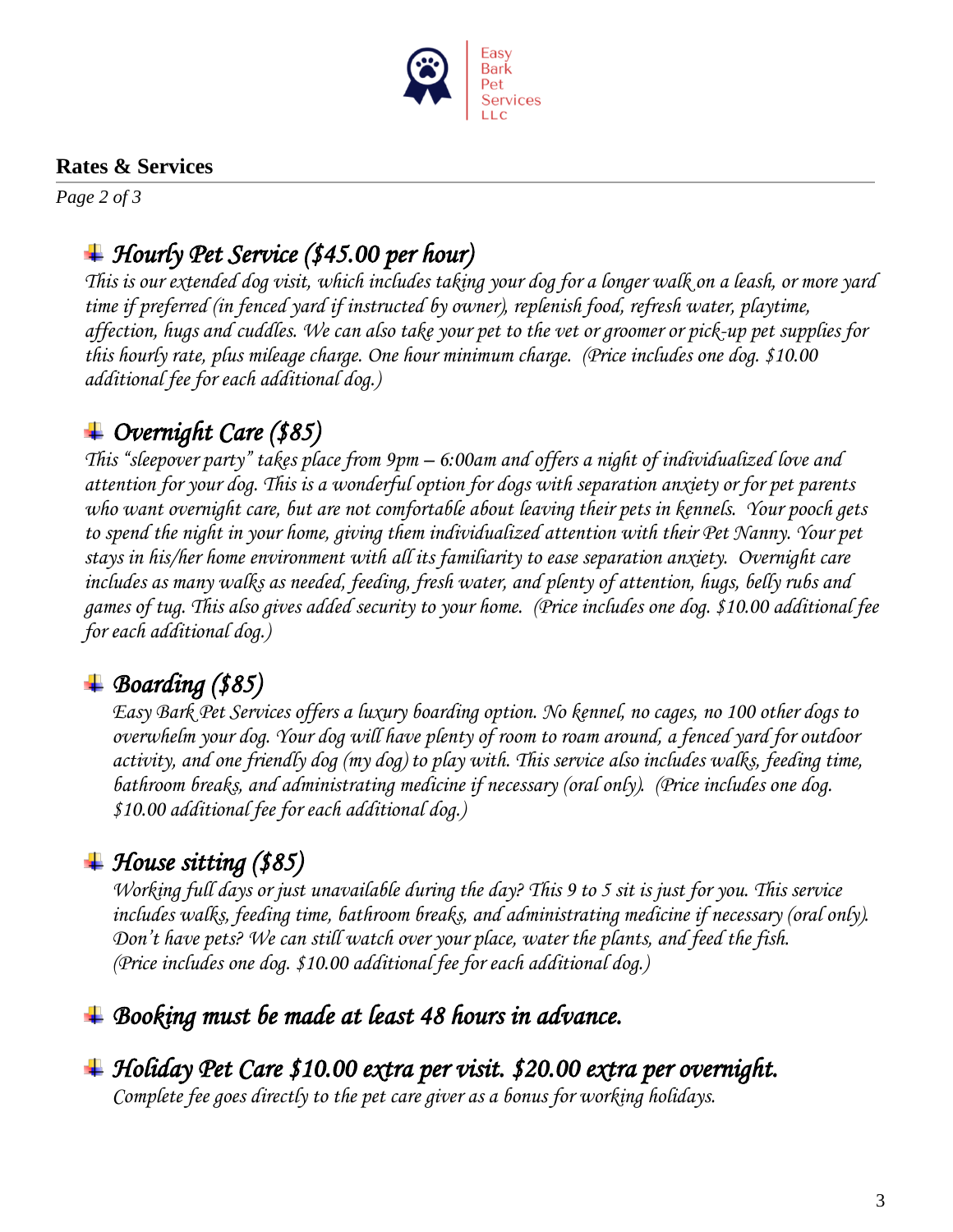

## **Rates & Services**

*Page 3 of 3*

## *Calendar holidays include:*

*New Year's Day (beginning 5:00p.m. on New Year's Eve) Labor Day Weekend (Sat-Mon) Presidents' Day Weekend (Sat-Mon) Halloween Easter Thanksgiving Day Mother's Day Weekend The Day After Thanksgiving & Thanksgiving Memorial Day Weekend (Sat-Mon) Christmas Eve (beginning 5:00 p.m.) Father's Day Christmas Day Independence Day Weekend* 

# *Key pick-up or drop-off (\$20.00)*

*Please have your keys ready at the initial consultation for us so we do not have to charge you for additional visits. Clients provide a set of keys. Please ensure the keys work. If you choose to not leave a key on file, a key drop-off fee applies. We will not leave keys in your home after final visit. Emergencies or travel delays may require us to return to your property. We maintain both sets of keys in two different locations in a safe lock box. For security purposes, the keys do not have any identifiable information only a code name. We keep your address in a separate place to maintain safety.*

*\*\*If you are away on vacation, we recommend a minimum of 3 visits per day for your dog & 1 visit daily for your cat. For the safety of your kitty, we will not skip days. Service Area includes: Newtown, Yardley, Langhorne, Holland, Richboro, Southampton, Buckingham, Pineville, Lahaska, New Hope, Washington Crossing, Upper Makefield & Lower Makefield.*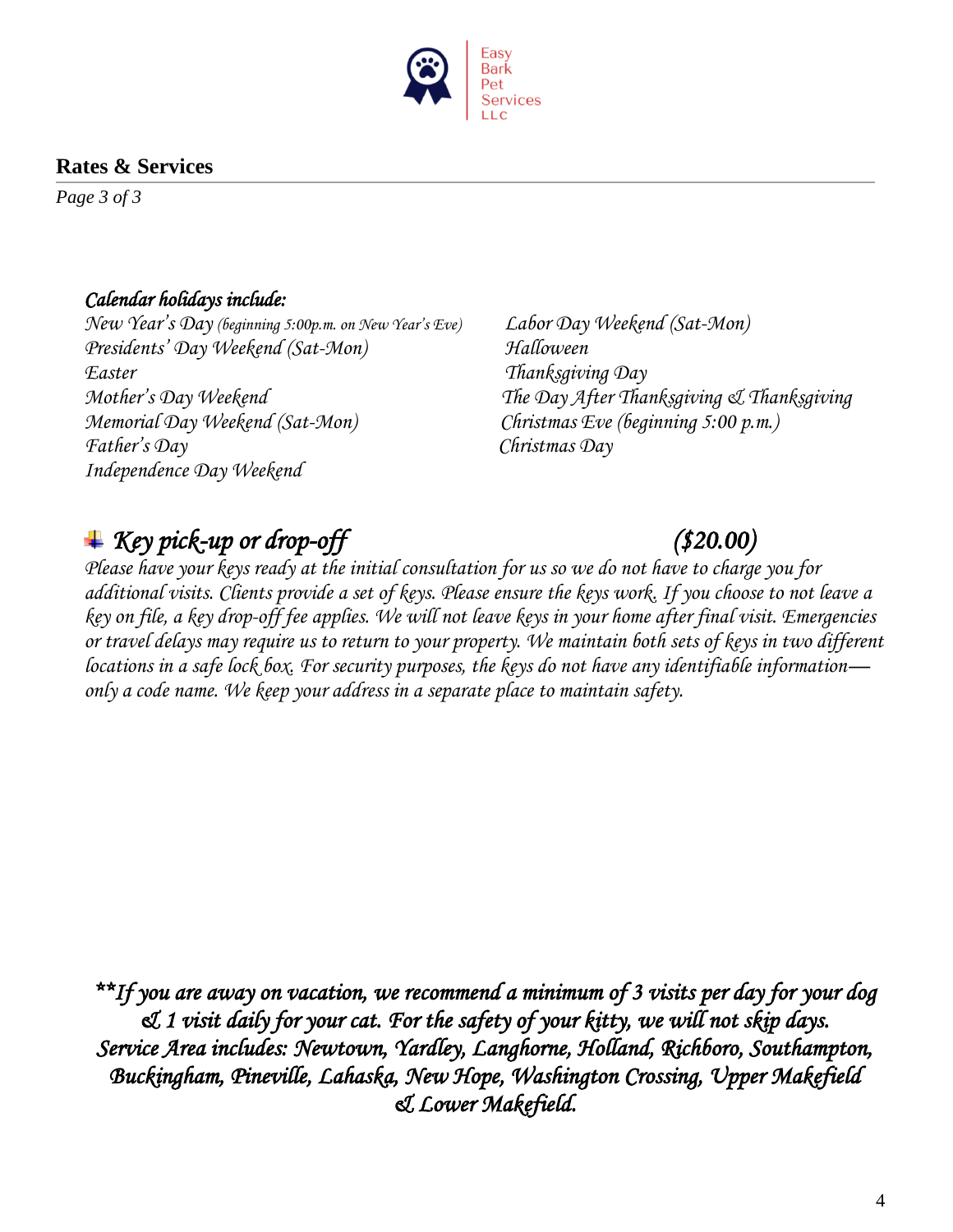

## **Suggested Checklist for Things to "Leave-Out" For Your Pet Sitter**

Muddy Paw Towels or Rags Paper Towels – 2 Rolls Can Opener & Spoon Watering Can for Indoor Plants (Waterproof Surface) Leashes & Harnesses Medicines, Labeled with Amounts Clearly Indicated Poop Bags Name Tags & Amount Tags on Feeding Bins Reminders & Changes From Initial Instructions Broom, Dustpan & Vacuum Carpet Spot Cleaner or Cleaning Machine General Cleaner Favorite Toys, Kongs Brushes & Clippers Treats & Chewies Remote Controls for TV (For Overnight Clients) Garbage / Litter bags Extra Litter, Litter Scoop, Pooper Scooper Additional Contact #'s (Hotel) Pencil or Pen Any Special Last Visit Notes



#### **Reports:**

Your pet sitter will leave detailed reports after every visit. We will only contact you if there is an emergency. Please take comfort in knowing that your pets are in the hands of experienced, loving professionals. If you require email updates while you are away, please advise and we will add the service to your bill @ \$3 per email update. Enjoy your time away!

#### **Return Confirmation:**

We kindly request that you email us upon your return from a vacation sit to let us know that you have arrived and your pets are safe. We do not use texting as our pet sitters are strictly focused on the dogs and not their phones; however, we check our emails regularly and appreciate the confirmation that you have arrived home. If we do not receive a return email confirmation, services may continue and you will be billed for any additional visits. Thank you for allowing us to spend time with your pets!

> **Easy Bark Pet Services LLC EasyBarkPets@gmail.com 5703522870 www.Easybarks.com**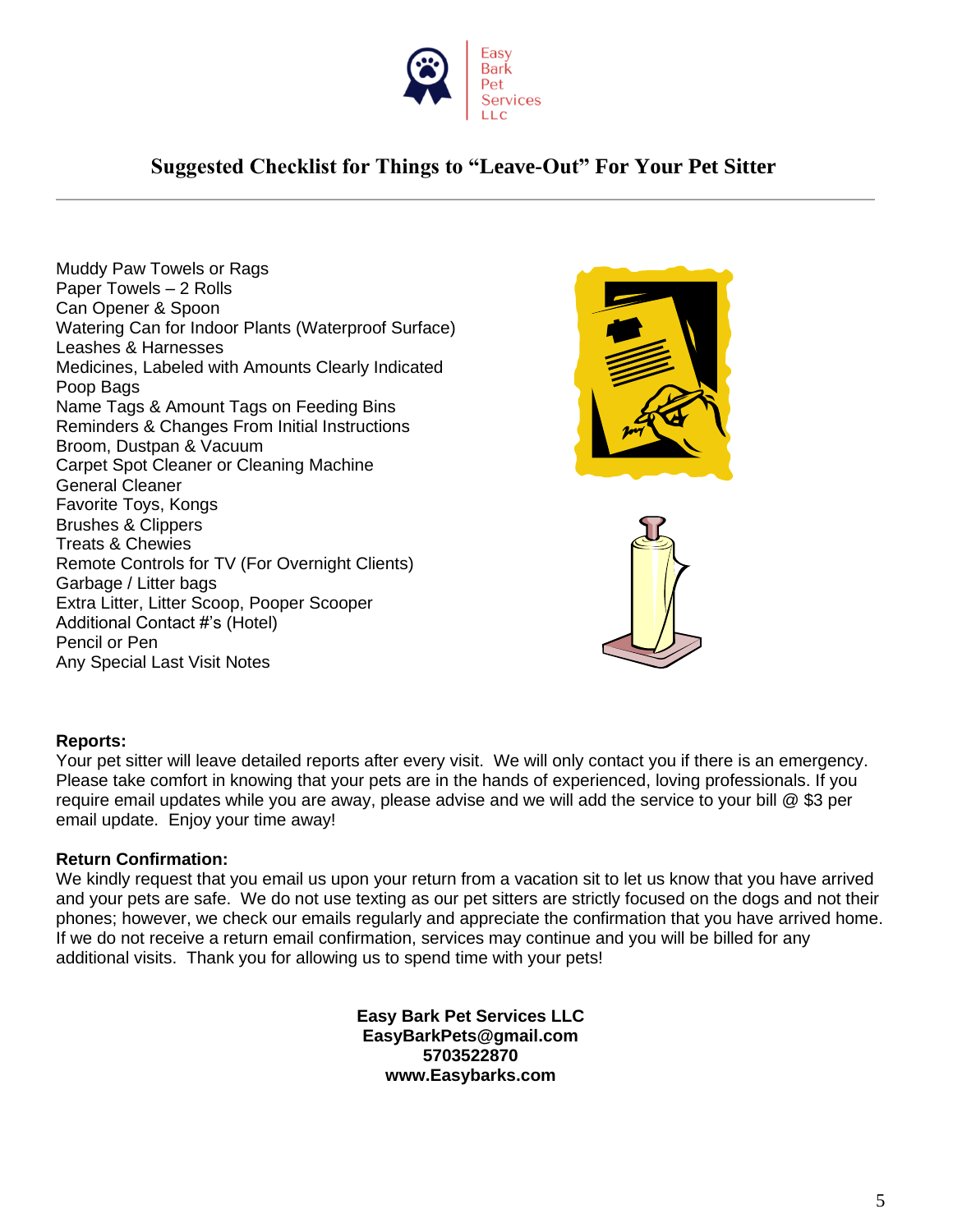

#### **Client Information Form**

| Name(s):                                                                                                                                                                                                                                               |  | <u> 1989 - Jan James James James James James James James James James James James James James James James James J</u>  |  |  |  |
|--------------------------------------------------------------------------------------------------------------------------------------------------------------------------------------------------------------------------------------------------------|--|-----------------------------------------------------------------------------------------------------------------------|--|--|--|
| Address:                                                                                                                                                                                                                                               |  |                                                                                                                       |  |  |  |
|                                                                                                                                                                                                                                                        |  | <u> 1989 - Johann Barbara, marka marka masjid aka masjid aka masjid aka masjid aka masjid aka masjid aka masjid a</u> |  |  |  |
|                                                                                                                                                                                                                                                        |  |                                                                                                                       |  |  |  |
|                                                                                                                                                                                                                                                        |  | Home Phone: (____) ___________________Work Phone: (____) _______________________                                      |  |  |  |
|                                                                                                                                                                                                                                                        |  | Cell Phone: (____) _______________________Email: _______________________________                                      |  |  |  |
|                                                                                                                                                                                                                                                        |  |                                                                                                                       |  |  |  |
|                                                                                                                                                                                                                                                        |  |                                                                                                                       |  |  |  |
|                                                                                                                                                                                                                                                        |  |                                                                                                                       |  |  |  |
|                                                                                                                                                                                                                                                        |  |                                                                                                                       |  |  |  |
|                                                                                                                                                                                                                                                        |  |                                                                                                                       |  |  |  |
|                                                                                                                                                                                                                                                        |  |                                                                                                                       |  |  |  |
| Client has contracted Easy Bark Pet Services to provide Pet Sitting services for<br>Client's pet(s). Client agrees to pay the charges accrued for the services provided as<br>outlined in the Pet Sitting Contract provided by Easy Bark Pet Services. |  |                                                                                                                       |  |  |  |
| $visit(s)$ .                                                                                                                                                                                                                                           |  | Client understands that payment is due at time of booking prior to Pet Sitting                                        |  |  |  |
|                                                                                                                                                                                                                                                        |  |                                                                                                                       |  |  |  |
|                                                                                                                                                                                                                                                        |  |                                                                                                                       |  |  |  |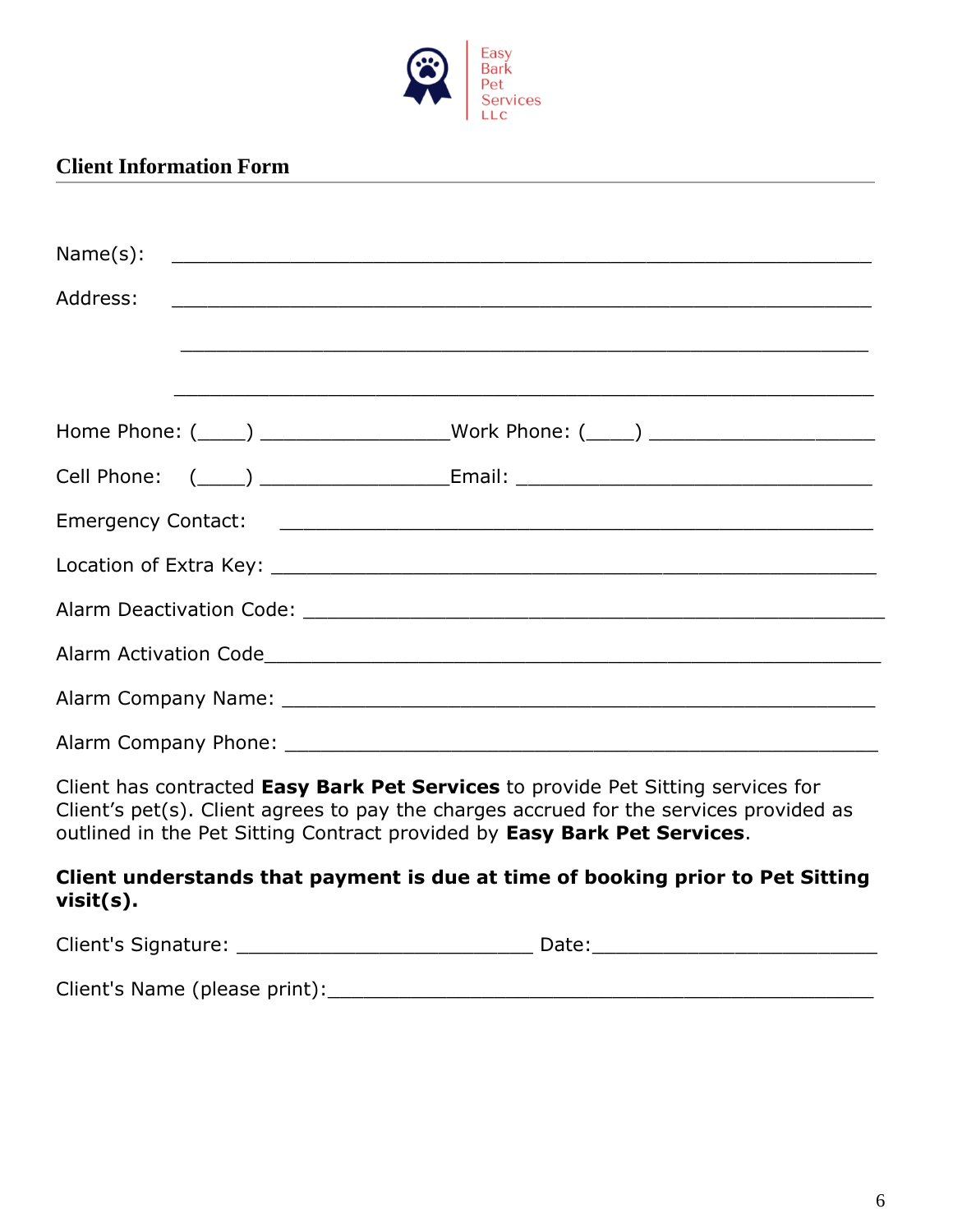

#### **Veterinary Release Agreement**

In the event that any of my pets or large animals appears to be ill, injured, or at significant risk of experiencing a medical problem at the start of service or while in the care of **Easy Bark Pet Services**, I give permission to **Easy Bark Pet Services** to seek veterinary service from a veterinarian or a veterinary clinic. My preferred veterinary services are to be provided by the following veterinarian:

Name of Vet:  $\blacksquare$ 

Vet Phone #: \_\_\_\_\_\_\_\_\_\_\_\_\_\_\_\_\_\_\_\_\_\_\_\_ City, State, Zip: \_\_\_\_\_\_\_\_\_\_\_\_\_\_\_\_\_\_\_\_\_\_\_\_\_\_\_\_\_\_\_\_\_\_\_\_\_\_\_\_\_\_\_\_\_\_

Other veterinarians or emergency care clinics chosen by the pet sitter are acceptable.

I ask **Easy Bark Pet Services** to inform the attending clinic or veterinarian of my requested total diagnosis and treatment limit of \$\_\_\_\_\_\_\_\_\_\_\_ per pet / all pets (most common values are \$200, \$1000, or unlimited). I understand that efforts will be made to contact me regarding any treatments, illness, injury, or potential problems as soon as the condition is deemed not life threatening and/or contact is possible. I understand that **Easy Bark Pet Services** care providers work hard to prevent accidents and injuries, and that such problems may occur no matter how well a pet is cared for. I agree to allow **Easy Bark Pet Services** care providers to use their best judgment in handling these situations, and I understand that **Easy Bark Pet Services** and its staff assume no responsibility for the actions and decisions of the veterinary staff, the health, or death of my pet(s).

I will assume full responsibility for the payment and/or reimbursement for any and all veterinary services rendered, including but not limited to diagnosis, treatment, grooming, medical supplies, and boarding. Such payments will be made within 14 days of the initial incident directly to the veterinarian and I have been advised to leave credit card information on file directly with the veterinarian. I also agree to be responsible for all Special Service fees assessed by **Easy Bark Pet Services** for emergency transportation, care, supervision, or hiring of emergency caregivers, and will pay such fees as they occur.

I further authorize **Easy Bark Pet Services** and my primary veterinarian(s) to share all the medical records of all of my animals with veterinary clinics in an emergency in the interest of providing the best care for my ill or injured animal(s).

Every dog, cat, and horse at the site of service will be current (per my veterinarian's recommendations) on its rabies vaccinations prior to the arrival of any caregiver. I will also make arrangements to guarantee that each animal will remain current on its rabies vaccinations throughout each service visit period.

I agree to notify **Easy Bark Pet Services** of any signs of injury or possible illness before any visit as soon as the condition appears. **Easy Bark Pet Services** reserves the right to cancel service at any location where a pet with a potentially infectious condition exists. **Easy Bark Pet Services** strives to provide clean, safe service to each of our clients. In doing so, **Easy Bark Pet Services** strongly recommends that each pet and large animal be vaccinated, dewormed, and protected from harmful insects according to veterinarian recommended standards.

This agreement is valid from the date below and grants permission for future veterinary care without the need for additional authorization each time **Easy Bark Pet Services** cares for one or more of my pets. I understand that this agreement applies to all of the pets and large animals within **Easy Bark Pet Services** care. In signing this contract, I agree that I have the sole authority to make health, medical, and financial decisions regarding the animals that will be scheduled to receive service.

Client/Owner Name: \_\_\_\_\_\_\_\_\_\_\_\_\_\_\_\_\_\_\_\_\_\_\_\_\_\_\_\_\_\_\_\_\_\_\_\_\_\_\_\_\_\_\_\_\_\_\_

Signature:  $\Box$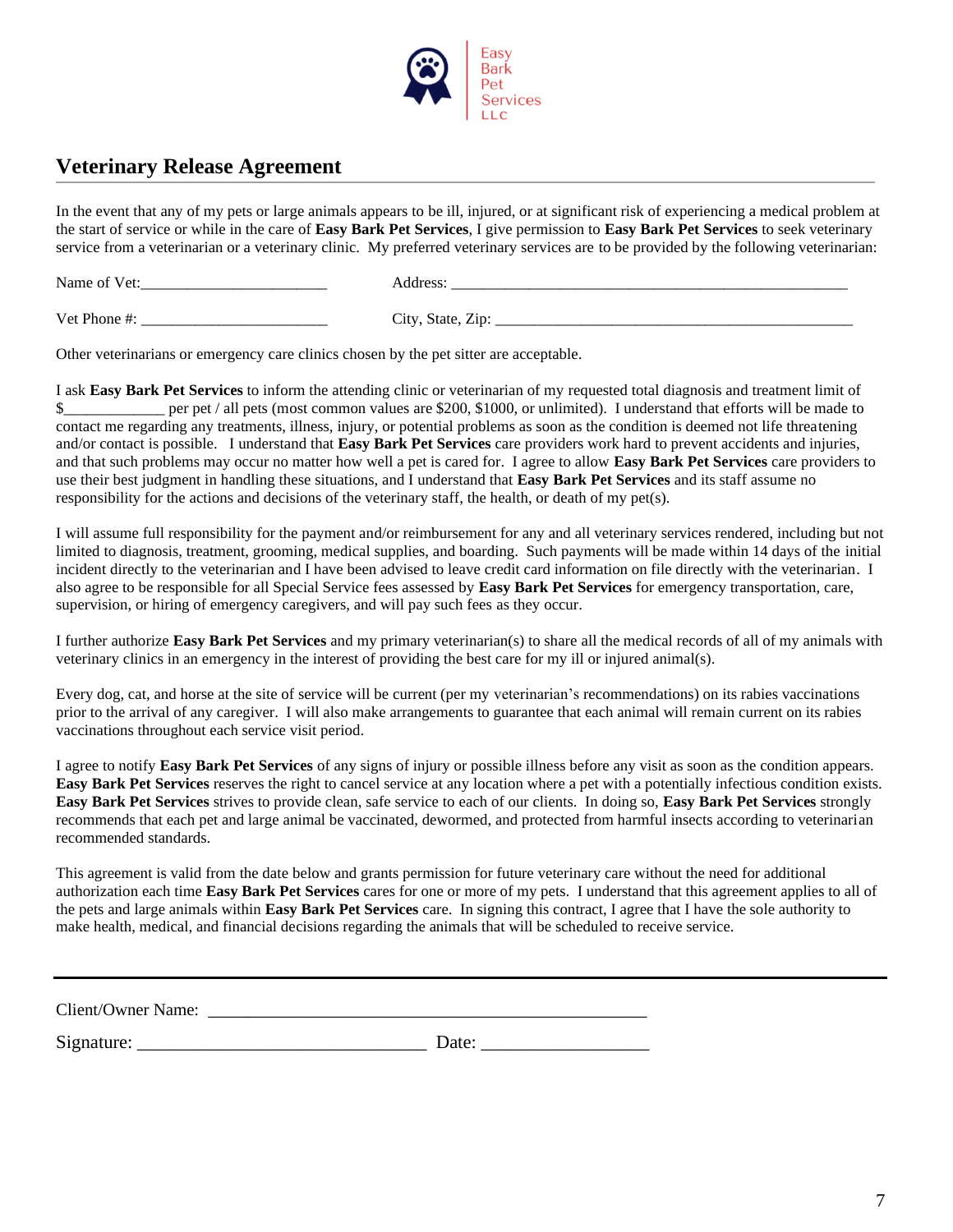

#### **Pet Information Disclosure**

| Page 1 of 3 |  |  |
|-------------|--|--|
|-------------|--|--|

Please complete one Pet Information Disclosure form per pet.

| Owner:<br><u> 1989 - Jan Barnett, fransk politiker (d. 1989)</u> | Pet Name:                                                              |
|------------------------------------------------------------------|------------------------------------------------------------------------|
| Length of Time Owned:                                            | Pet Type:                                                              |
| Breed:                                                           | Declawed: $Y/N$ Neutered: $Y/N$<br>Sex: M/F                            |
| Physical Description (if similar to another):                    | Birth date:<br>Or Age: $\frac{ }{ }$                                   |
|                                                                  | Weight:<br>Or Size: $\frac{1}{\sqrt{1-\frac{1}{2}} \cdot \frac{1}{2}}$ |

#### **Feeding Instructions:**

Feed apart from other pets/supervise Dispose of uneaten food Remove food after \_\_\_\_ Min

| Dry<br>Brand:<br>Measure with:<br>Amount:<br>Where to feed:<br>Wet<br>Brand:<br>Measure with:<br>Amount:<br>Where to feed:                                                                                                                             |                                                   | Morning<br>Afternoon<br>Dusk<br>Night<br>Morning<br>Afternoon<br>Dusk<br>Night | Procedure:<br>Procedure:          |
|--------------------------------------------------------------------------------------------------------------------------------------------------------------------------------------------------------------------------------------------------------|---------------------------------------------------|--------------------------------------------------------------------------------|-----------------------------------|
| 1 <sup>st</sup> Medication(s) or<br>Vitamin(s). There will<br>be a \$5 per pet, per<br>administration charge<br>for each pill given.<br>Amt:<br>Location:<br>Hide In Treat:<br>2nd Medication(s) or<br>Vitamin(s). There will<br>be a \$5 per pet, per |                                                   | Morning<br>Afternoon<br>Dusk<br>$\Box$ Night<br>Morning<br>Afternoon           | Procedure:<br>Procedure:          |
| administration charge<br>for each pill given.<br>Amt:<br>Location:<br>Hide In Treat:                                                                                                                                                                   |                                                   | Dusk<br>$\Box$ Night                                                           |                                   |
| Water                                                                                                                                                                                                                                                  | Water will be<br>cleaned and filled<br>frequently | Tap<br><b>Bottled</b><br>Filtered                                              | Dish Location:<br>Water Location: |
| <b>Treats</b><br>Name:<br>Amt:<br>Location:                                                                                                                                                                                                            |                                                   | Notes:                                                                         |                                   |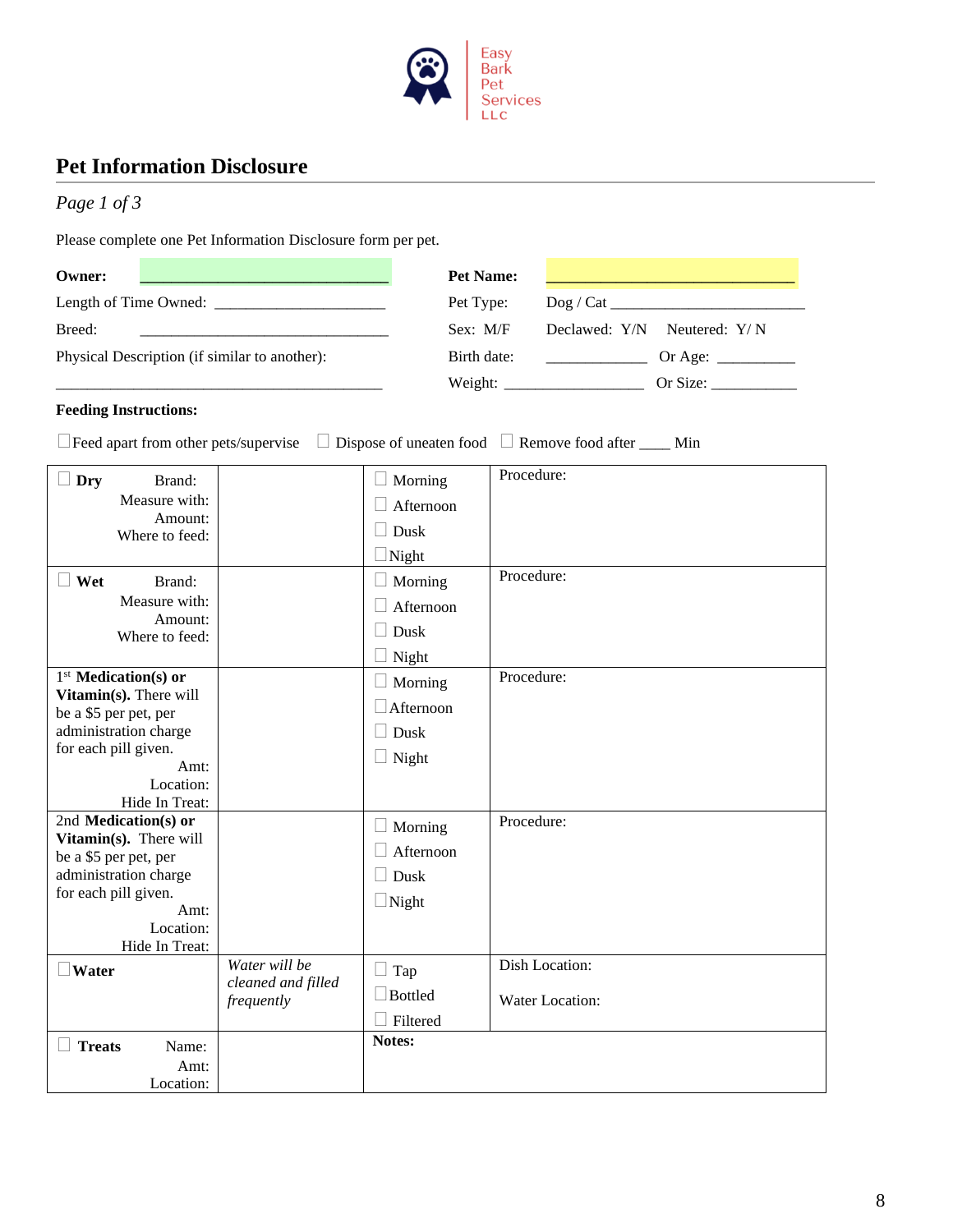

| $\sim$<br>Page 2 of | Jwner: | ノヘキ<br>UL. |  |
|---------------------|--------|------------|--|

#### **Pet's Living Area (Circle & Fill in Blanks If Applicable):**

| $\Box$ Restrict pet area/crate at all times<br>Where are wet food cans disposed after they are<br>Location of leashes/collars:<br>emptied?<br>Location of poop bags: $\frac{\ }{\ }$<br>Where does cat hide (under bed, sofa, table)?<br>Location of trash can to dispose of dog waste: |
|-----------------------------------------------------------------------------------------------------------------------------------------------------------------------------------------------------------------------------------------------------------------------------------------|
|-----------------------------------------------------------------------------------------------------------------------------------------------------------------------------------------------------------------------------------------------------------------------------------------|

#### **Emergency Care:** *\*Placing Credit Card on file at vet's office is recommended*

| Vet Name:       | Pet Allergies:                      |
|-----------------|-------------------------------------|
| Clinic Name:    |                                     |
| Clinic Address: | Heartworm test: Negative / Positive |
|                 | Phone:                              |

Pet Medical History: (ongoing or reoccurring known illnesses/injuries, treatments & medications)

| <b>Temperament/Personality:</b> |                              |                                                  |
|---------------------------------|------------------------------|--------------------------------------------------|
| Pet Doesn't Like:               |                              |                                                  |
| $\Box$ Baths                    | $\Box$ Hot Days              | $\Box$ Sharing Food Dishes                       |
| $\Box$ Toenail Clip             | $\Box$ Rain / Snow / Cold    | Loud Noise / Vacuum / Garbage Disposal / Thunder |
| $\Box$ Massage                  | $\Box$ New Animals           | $\Box$ All Humans                                |
| $\Box$ Touch Ears               | $\Box$ Other family pets     | $\Box$ Strangers                                 |
| $\Box$ Sprays                   | $\Box$ People near food dish |                                                  |
|                                 |                              |                                                  |
|                                 |                              |                                                  |

\_\_\_\_\_\_\_\_\_\_\_\_\_\_\_\_\_\_\_\_\_\_\_\_\_\_\_\_\_\_\_\_\_\_\_\_\_\_\_\_\_\_\_\_\_\_\_\_\_\_\_\_\_\_\_\_\_\_\_\_\_\_\_\_\_\_\_\_\_\_\_\_\_\_\_\_\_\_\_\_\_\_\_\_\_\_\_\_\_\_\_\_\_\_\_\_\_\_\_ \_\_\_\_\_\_\_\_\_\_\_\_\_\_\_\_\_\_\_\_\_\_\_\_\_\_\_\_\_\_\_\_\_\_\_\_\_\_\_\_\_\_\_\_\_\_\_\_\_\_\_\_\_\_\_\_\_\_\_\_\_\_\_\_\_\_\_\_\_\_\_\_\_\_\_\_\_\_\_\_\_\_\_\_\_\_\_\_\_\_\_\_\_\_\_\_\_\_\_

Attacked someone/bit someone

Attacked another animal

Injured self /escaped out of fear

Injured self out of boredom

#### Has Pet Ever: Describe (even if mild, or under extreme/unusual situations)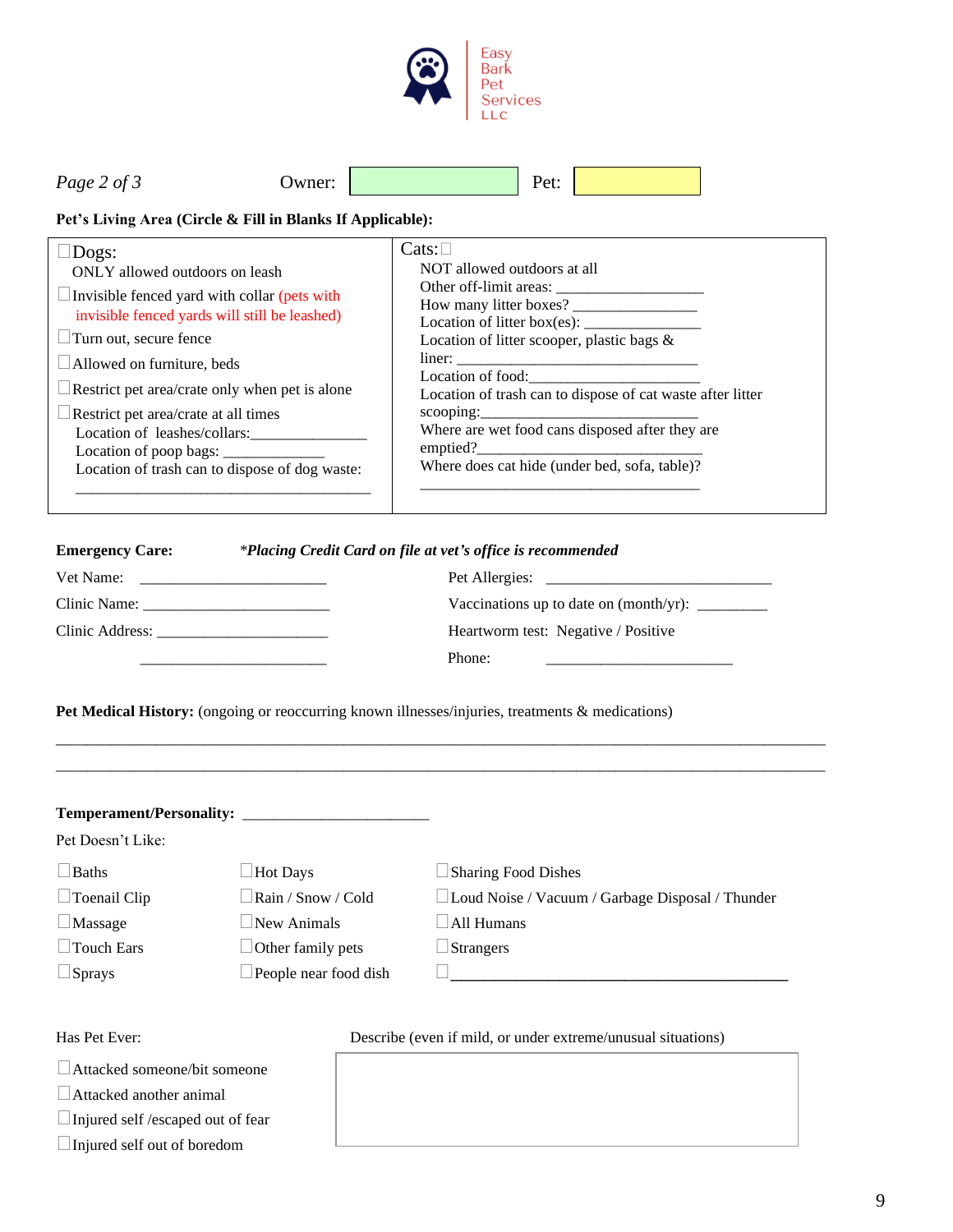

| Page 3 of 3                         |      |                                                                                                                        | Owner:   |                                | Pet:                                                                                  |         |                        |  |
|-------------------------------------|------|------------------------------------------------------------------------------------------------------------------------|----------|--------------------------------|---------------------------------------------------------------------------------------|---------|------------------------|--|
| $\square$ Escaped from home:        |      | Where does he/she like to escape to?<br>How can he/she be retrieved?                                                   |          |                                |                                                                                       |         |                        |  |
|                                     |      |                                                                                                                        |          |                                | Commands: (Please circle commands we know, and underline commands we are working on): |         |                        |  |
| Sit                                 | No   | Outside                                                                                                                | Make Poo | Potty                          | Bad                                                                                   | Bath    | In the House           |  |
| Stay                                | Down | Walk                                                                                                                   | Food     | Who's Here                     | Good                                                                                  | Move    | Ride                   |  |
| Come                                | Lay  | Don't Pull                                                                                                             | Treat    | Back                           | Drop [it]                                                                             | Come-on | and the control of the |  |
| Heal                                | Out  | Walk Nice                                                                                                              | Cookie   | Naughty                        | Don't Touch                                                                           | Off     |                        |  |
|                                     |      |                                                                                                                        |          |                                |                                                                                       |         |                        |  |
|                                     |      |                                                                                                                        |          |                                | Comments: Commercial Comments:                                                        |         |                        |  |
|                                     |      |                                                                                                                        |          |                                |                                                                                       |         |                        |  |
|                                     |      |                                                                                                                        |          |                                |                                                                                       |         |                        |  |
|                                     |      |                                                                                                                        |          |                                |                                                                                       |         |                        |  |
| Client/Owner Name:                  |      |                                                                                                                        |          |                                |                                                                                       |         |                        |  |
| Signature: $\overline{\phantom{a}}$ |      | <u> 1989 - Johann Stoff, deutscher Stoffen und der Stoffen und der Stoffen und der Stoffen und der Stoffen und der</u> |          | Date: $\overline{\phantom{a}}$ |                                                                                       |         |                        |  |

**Easy Bark Pet Services LLC EasyBarkPets@gmail.com 5703522870 www.Easybarks.com**